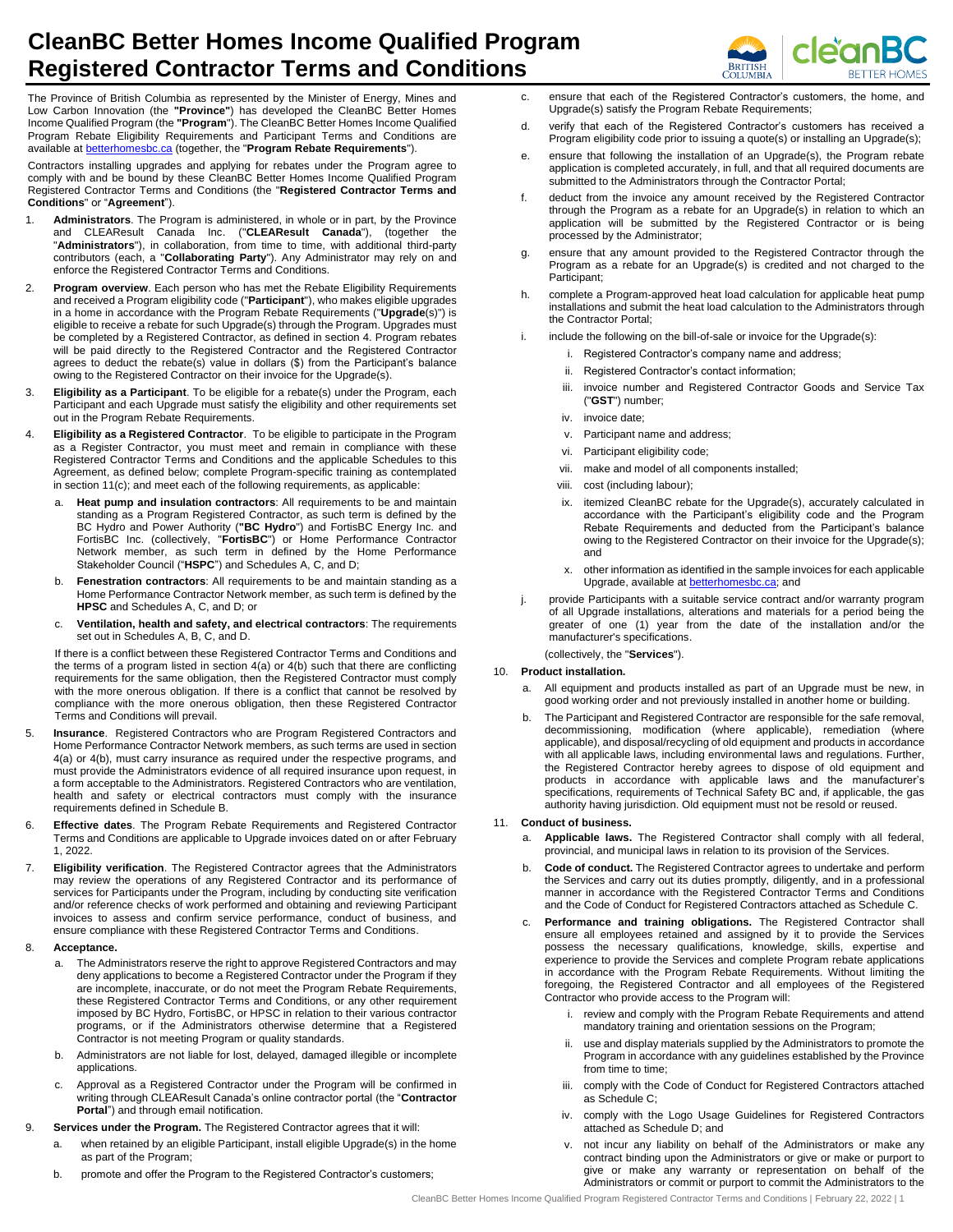payment of money to any person, firm, or corporation except such as are expressly authorized by the Administrators in writing.

- 12. **Service costs.** Except as otherwise provided for herein, the Registered Contractor shall be responsible for all costs related to the Services, including the selection, hiring or contracting and payment of qualified personnel to perform the Services. The Registered Contractor acknowledges and agrees that the Administrators bear no responsibility to oversee, administer or remunerate any third parties or personnel engaged by the Registered Contractor with respect to the Services.
- 13. **Site verification.** The Administrators, or the Administrator's contractors, in their sole discretion, at any time with reasonable notice, may conduct site verification to verify compliance, eligibility, disposal of old equipment, installation/operation of eligible Upgrades, and inspect the quality of the work performed by the Registered Contractor. The Registered Contractor shall cooperate with site verification, and at its cost, rectify any deficiencies in the work identified during site verification and provide evidence to the Administrators or Administrator's contractors or agents of such rectification or risk their rebate application being declined and/or rebates forfeited.
- 14. **Availability of funding.** Funding is limited. Administrators, at their sole discretion, may prioritize applications and determine level of rebate amount(s), if any, that the Registered Contractor will receive.
- 15. **Rebate amounts.** Rebate amounts are as described on **betterhomesbc.ca**.
- 16. **Timing and payment of rebate(s).** Rebate payments will be issued either in the form of a cheque or electronic funds transfer (EFT) to the Registered Contractor. If a cheque has not been cashed within six months from the date of issue, the cheque will be considered null and void. Administrators are under no obligation to re-issue a cheque or transfer returned as, or otherwise undeliverable or to replace a stale-dated cheque. The Administrators will make reasonable efforts to:
	- a. Review applications within 5 business days from the date that all required application documents are received and completed in full, or longer if the application is selected for site verification. Administrators are not responsible or liable for lost, delayed, damaged, illegible, or incomplete applications.
	- b. make rebate payments to Registered Contractors within an additional 15 business days from the date that an application is approved following review by the Administrators.

# 17. **Marketing and promotion.**

- a. The Registered Contractor may market and promote the Program to its customers in accordance with the Registered Contractor Terms and Conditions, including displaying and circulating the Province's marketing and advertising materials as provided or communicated by the Province from time to time. The Registered Contractor acknowledges and agrees that it is not endorsed by the Administrators and will not suggest so in any of its marketing or promotional materials.
- b. On all Registered Contractor materials using the CleanBC word mark and BC mark (together, the "**Mark**"), the Registered Contractor agrees that it:
	- i. will only use the Mark with the pre-approval of the Province;
	- ii. will only use the Mark in accordance with the Logo Usage Guidelines for Registered Contractors attached as Schedule D;
	- iii. will only use the Mark while in good standing as a Registered Contractor under the Program;
	- iv. will not use the Mark if it is in default of any of these terms and conditions;
	- v. will not adopt or use any trademark or name that is similar to the Mark or any other trademarks owned, licensed or used by the Province, such that the customer may be confused;
	- vi. will not vary or modify the Mark;
	- vii. will not authorize anyone else to use the Mark;
	- viii. will immediately remove the Mark from any websites, promotional material, email taglines or other forum upon completion or termination of the Program;
	- ix. will destroy any physical copies which include the Mark upon completion or termination of the Program;
	- x. has no ownership rights in the Mark and that all goodwill associated with the Mark will belong to the Province;
	- xi. will immediately inform the Province of any infringement, passing off or other unauthorized use of the Mark by a third person; and
	- xii. will have no right to commence legal action affecting the Mark in its own name or on the Province's behalf unless the Province first consents in writing, and such consent is to be at the Province's sole and unfettered discretion.
- 18. **Term.** The Registered Contractor Terms and Conditions shall be effective as of the date the Administrators provide approval of Registered Contractor status and shall expire on March 31, 2023. Unless earlier terminated in accordance with section 20 (Termination) or section 21 (Suspension) the Term may be extended for an additional twelve (12) month period by mutual written agreement of the parties.

## 19. **Amendments.**

- The Province reserves the right to amend or modify these Registered Contractor Terms and Conditions, the Services or Program at any time, at its sole discretion, without the approval of the Registered Contractor, subject to the Province providing notice to the Registered Contractor, in writing, of such amendments or modifications.
- b. The Registered Contractor may not amend or modify this Agreement except by instrument in writing signed by the parties or their successors or permitted assigns.

## 20. **Termination.**

- a. Notwithstanding any other provision contained in these Registered Contractor Terms and Conditions, the Administrators reserve the right to terminate either or both of this Agreement or the Registered Contractor's participation in the Program and/or remove the contractor from the list of Registered Contractors for any reason, without damages or penalty whatsoever. Subject to the terms of this Agreement, the Province will provide the Registered Contractor a rebate for Upgrade(s) installed in a home prior to the effective date of the termination of this Agreement.
- b. The Contractor may terminate their status as a Registered Contractor by giving the Administrators thirty (30) days' prior written notice.
- In its sole discretion, the Province reserves the right to terminate the Program at any time based on funding limitations or for any other reason, without notice, at which time the Province may terminate the Registered Contractor Terms and Conditions.

# 21. **Suspension.**

- The Administrators may suspend Registered Contractors from the Program for failure by the Registered Contractor, in the sole opinion of the Administrators, to perform its obligations in accordance with these Registered Contractor Terms or Conditions or the Program Rebate Requirements, including but not limited to, the installation of Program-ineligible upgrades.
- b. A Program rebate application submitted with a Program-ineligible upgrade and/or for failure to rectify an issue identified during site verification may result in a written warning to the Registered Contractor from the Administrators. On the second occurrence, a final written warning may be issued. On the third occurrence, the Administrators may suspend or terminate the Registered Contractor's participation in the Program.
- c. The Administrators may specify, at their sole discretion, the terms and any conditions of suspension or termination of the Registered Contractor from the Program and may specify the corrective action or other conditions required for reinstatement of the Registered Contractor into the Program.

#### 22. **Indemnity.**

- a. The Registered Contractor acknowledges and agrees that the Administrators do not bear any liability with respect to the Services.
- b. The Registered Contractor shall indemnify and save harmless the Administrators and their respective directors, officers, agents, contractors or representatives, and employees for and against all liability, damages, claims, demands, expenses and costs for claims, costs for injury or death of any person, damage to or destruction of property, and all economic loss suffered by any person (collectively, "**Losses**") which may be or be alleged to be caused or suffered as a result of the carrying out or failing to carry out the Services or any part thereof or any acts or omissions of the Registered Contractors in connection with the Program or these Registered Contractor Terms and Conditions
- The Registered Contractor irrevocably waives any and all claims against, and irrevocably releases and agrees not to sue, any of the Administrators and any of their respective directors, officers, agents, contractors or representatives, and employees for and against all Losses suffered by any person arising from the Registered Contractor's participation in the Program, these Registered Contractor Terms and Conditions, or the acts or omissions of any Participant or other party acting at the direction or on behalf of a Participant.
- d. This Section 22 shall survive the expiry or earlier termination of the Agreement.
- 23. **Assignment.** The Registered Contractor shall not assign its rights or obligations without the prior written consent of the Administrators, which shall not be unreasonably withheld.
- 24. **Relationship.** Nothing in these Registered Contractor Terms and Conditions shall be deemed or construed to create a joint venture, partnership, employment or agency relationship between the parties for any purpose.
- 25. **No exclusivity.** The Registered Contractor Terms and Conditions in no way constitutes an exclusive agreement by the Administrators, and the Administrators reserves the right to enter into similar agreements with other contractors.
- 26. **Governing law.** These Registered Contractor Terms and Conditions shall be governed by and construed in accordance with the laws of the Province of British Columbia and the parties agree to attorn to the jurisdiction of the courts of British Columbia.
- 27. **Severability.** If any provision of these Registered Contractor Terms and Conditions is determined to be invalid, illegal or unenforceable in whole or in part, such invalidity, illegality or unenforceability will attach only to such provision or part thereof and the remaining part of such provision and all other provisions hereof will continue in full force and effect.
- 28. **Successor and assigns.** These Registered Contractor Terms and Conditions shall enure to the benefit of and be binding on the parties and their respective representatives, successors and permitted assigns.
- 29. Administrators collect, use and disclose personal information in accordance with the following:
	- a. **The Province** *Freedom of Information and Protection of Privacy Act*, section 26(c). For more information, contact: Senior Energy Efficiency Coordinator - Residential at **betterhomesbc@gov.bc.ca** or PO Box 9314 Stn Prov Govt, 4th floor, 1810 Blanshard St, Victoria, BC, V8W 9N1.
	- b. **CLEAResult Canada –** *Freedom of Information and Protection of Privacy Act,*  section 26(c). For more information, contact: CLEAResult Privacy Officer at [department.it.security@clearesult.com](mailto:department.it.security@clearesult.com) or Suite 1622, 393 University Avenue, Toronto, ON, M5G 1E6.